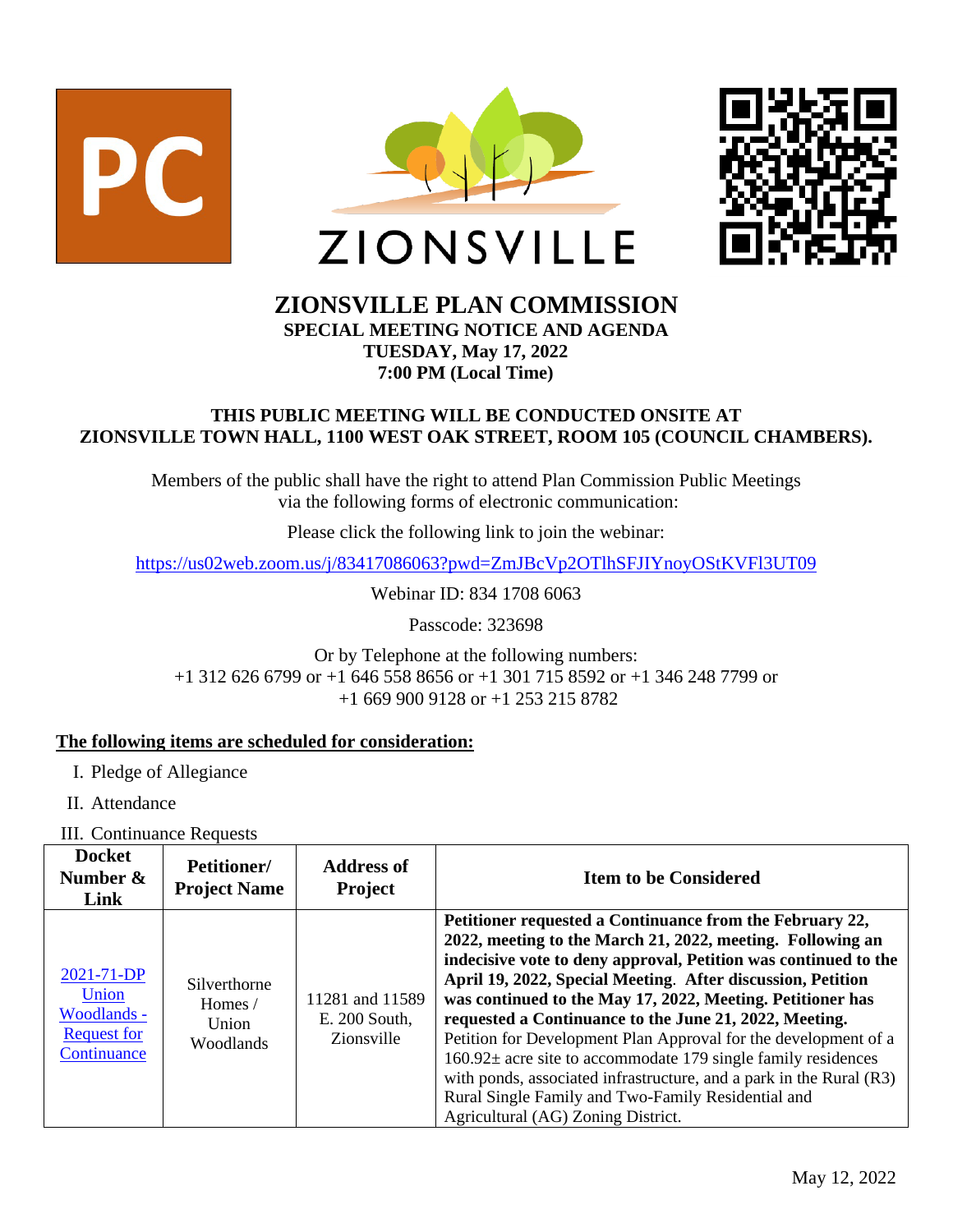IV. Continued Business

| <b>Docket</b><br>Number &<br>Link                                                                         | Petitioner/<br><b>Project Name</b>                                         | <b>Address of</b><br>Project          | <b>Item to be Considered</b>                                                                                                                                                                                                                                                                                                                                                                                                                                                                                                                                |
|-----------------------------------------------------------------------------------------------------------|----------------------------------------------------------------------------|---------------------------------------|-------------------------------------------------------------------------------------------------------------------------------------------------------------------------------------------------------------------------------------------------------------------------------------------------------------------------------------------------------------------------------------------------------------------------------------------------------------------------------------------------------------------------------------------------------------|
| $2022 - 07 - Z$<br>Promontory<br><b>PUD Rezoning</b><br>- Staff Report<br>and Project<br><b>Materials</b> | Henke<br>Development /<br>Promontory<br><b>Planned Unit</b><br>Development | 9825 Windy Hills<br>Drive, Zionsville | <b>Petitioner requested a Continuance and Plan Commission</b><br>continued to the April 19, 2022, Special Meeting. After<br>discussion, Petition continued to the May 17, 2022, Meeting.<br>Petition for a Zoning Map Change of 321.48+/- acres from the<br>Rural (AG) General Agriculture Zoning District to the (PUD)<br>Planned Unit Development Zoning District to permit a single-<br>family residential development.                                                                                                                                  |
| 2022-03-DP<br>Kiddie<br>Academy -<br><b>Staff Report</b><br>and Project<br><b>Materials</b>               | The Woodmont<br>Company /<br>Kiddie Academy<br>at Holliday Farms           | 3650 Marketplace<br>Drive, Zionsville | Continued by the Plan Commission from the February 22,<br>2022, meeting to the March 21, 2022, meeting. Continued by<br>Petitioner to the April 18, 2022, meeting. Petitioner requested<br>a Continuance and Plan Commission continued to the April<br>19, 2022, Special Meeting. Petitioner has requested a<br>Continuance to the May 17, 2022, Meeting.<br>Petition for Development Plan Approval of a childcare facility,<br>with two Waivers, on a $1.228 \pm$ acre parcel within the Planned<br>Unit Development Zoning District (Holliday Farms PUD). |
| 2022-05-DP<br><b>SEAKE</b><br>Parking Area -<br><b>Staff Report</b><br>and Project<br><b>Materials</b>    | Seake, LLC /<br>Parking Area                                               | 151 Express Lane,<br>Zionsville       | Continued by the Plan Commission from the March 21, 2022,<br>Meeting to the April 19, 2022, Special Meeting for further<br>study. After discussion, Petition continued to the May 17,<br>2022, Meeting.<br>Petition for Development Plan Approval of a parking area on a<br>$1.06+\prime$ - acre site in the Urban (B-2) General Business Zoning<br>District.                                                                                                                                                                                               |

V. New Business

| Docket<br>Number $\&$<br><b>Link</b> | <b>Petitioner/</b><br><b>Project Name</b> | <b>Address of</b><br><b>Project</b> | <b>Item to be Considered</b> |
|--------------------------------------|-------------------------------------------|-------------------------------------|------------------------------|
|                                      |                                           |                                     | None                         |

## VII. Other Matters to be considered

| <b>Docket</b><br>Number $\&$<br>Link | Petitioner/<br><b>Project Name</b> | <b>Address of</b><br>Project | <b>Item to be Considered</b> |
|--------------------------------------|------------------------------------|------------------------------|------------------------------|
|                                      |                                    |                              | None                         |

Please note that a quorum of the Zionsville Town Council may be in attendance at the meeting. Respectfully Submitted: Wayne DeLong, AICP, CPM

 Director of Community & Economic Development Town of Zionsville